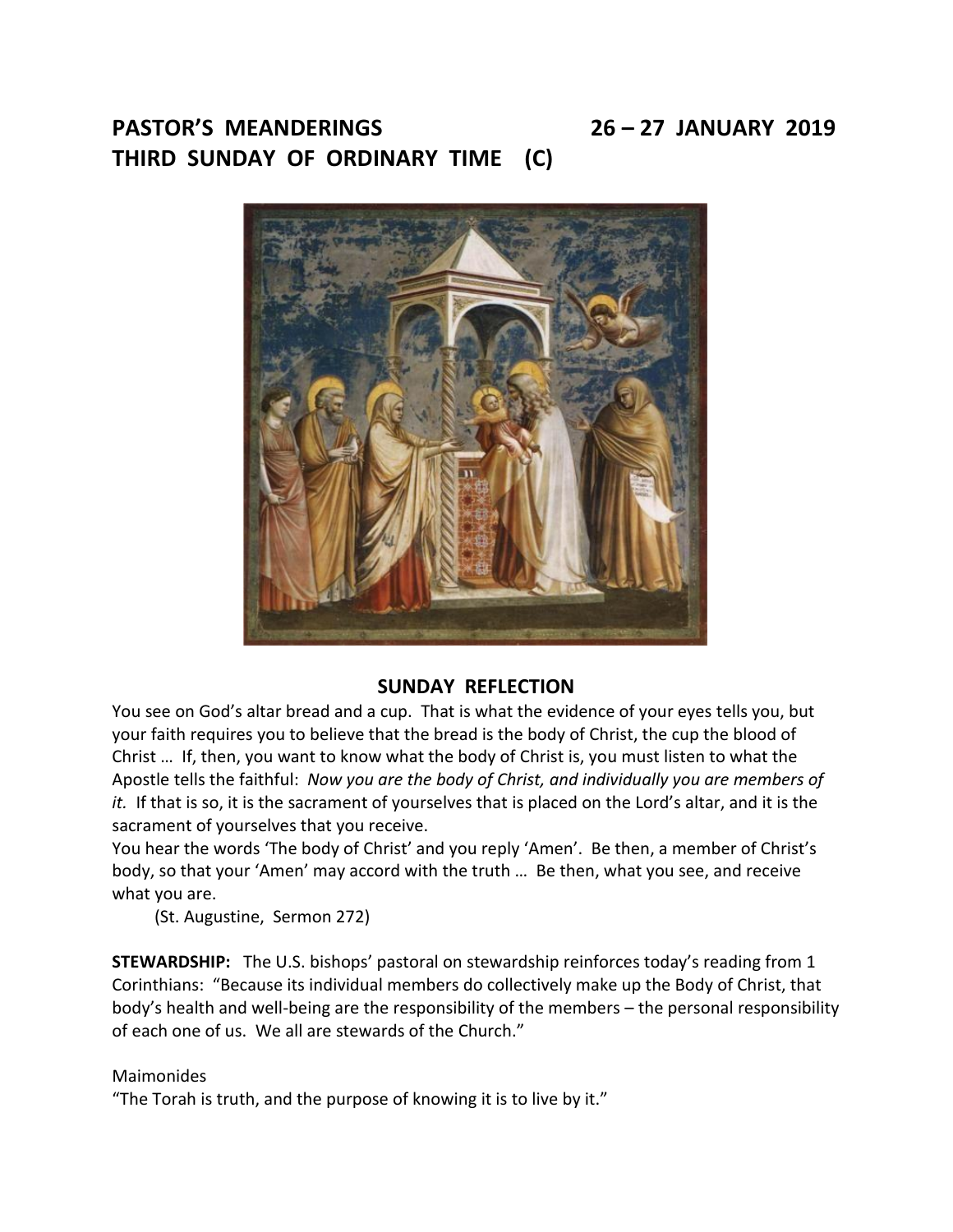#### **READINGS FOURTH SUNDAY**

**Jer. 1:4-5, 17-19:** The calling of the young Jeremiah as a prophet, chosen from his mother's womb, reminds us that even those who exercise a particular role in the designs of God, often encounter rejection, hostility and hardness of heart in those wo whom they are sent.

#### **Ps. 71:1-6, 15-17:**

**1 Cor. 12:31-13:13:** St. Paul's beautiful hymn to love celebrates the theological virtues: hope that makes us both courageous and humble; faith that reveals to us that the desire to understand must also engage and commit us, and charity that guides us to love more that to judge.

**Lk. 4:21-30:** Like Jeremiah, Jesus was a prophet who faced opposition and rejection when He spoke the truth from God in His own time and place.

St. Athanasius

"He became what we are that He might make us what He is."

## **BLESSING CANDLES AND THROATS**

**Next weekend, at all Masses, we will conduct the blessing of throats and candles.** 

**The blessing of the candles will take place immediately following the homily. All are invited to bring their candles from home that you would like to have blessed. Baskets will be available in front of the altar.**

**The blessing of throats will take place at the end of Mass for those who would like to participate.**

### **PRESENTATION CANDLEMAS (BLESSING OF CANDLES) 2 Feb**

The Feast of the Presentation, often called Candlemas, commemorates the purification of the Blessed Virgin Mary and the presentation of Christ in the temple, which occurred 40 days after His birth as prescribed by the Jewish law. According to Mosaic law, a mother who had given birth to a boy was considered unclean for seven days. Also, she was to remain 33 days "in the blood of her purification."

Luke tells us, quoting Exodus 13:2, 12, that Mary and Joseph took Jesus to Jerusalem because every firstborn child was to be dedicated to the Lord. They also went to sacrifice a pair of doves or two young pigeons. This lowly offered showed that Mary and Joseph were likely poor. Once in the temple, Jesus was purified by the prayer of Simeon, in the presence of Anna the prophetess Simeon, upon seeing the Messiah, gave thanks to the Lord, singing a hymn now called the *Nunc Dimittis*:

> *Lord, now you let your servant go in peace, your word has been fulfilled: My own eyes have seen the salvation, which you have prepared in the sight of every people:*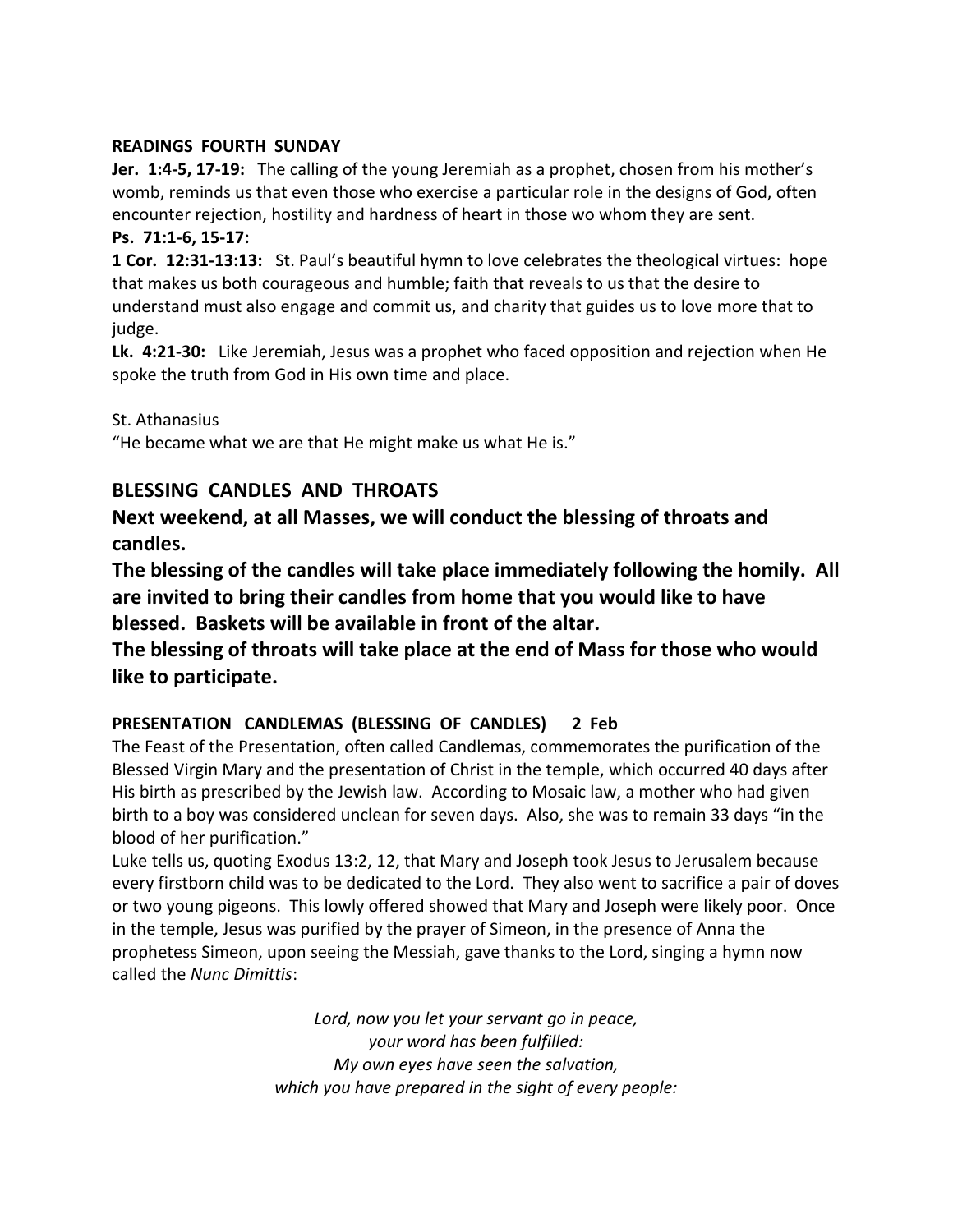#### *a light to reveal you to the nations and the glory of your people Israel.*

Simeon told Mary, "Behold, this child is set for the fall and rising of many in Israel, and for a sign that is spoken against, (and a sword will pierce through your own soul also), that thoughts out of many hearts may be revealed." Simeon thus foreshadowed the crucifixion and the sorrows of Mary at seeing the death of her Son.

The name Candlemas is derived from the activities associated with the feast. It came to be known as the *Candle Mass*. In the Western Church, a procession with lighted candles is the distinctive rite. According to post Vatican-II discipline, (if possible) the beeswax candles are to be blessed somewhere other than where the Mass is held. Often your local parish will hand out candles, or you may bring your own, to be blessed before the procession. These may be saved for later use in your home. After an antiphon, during which the candles held by the people are lighted, there is a procession into the church. During the procession to the church, the *Nunc Dimittis* is sung, with the antiphon "Lumen ad revelationem" (Luke 2:32). This procession into the church for Mass commemorates Christ's entrance into the temple. Since Vatican II, the feast is reckoned a feast of the Lord (as opposed to a feast of Mary), and officially designated "The presentation of the Lord."

#### **History**

Egeria, writing around AD 380, attests to a feast of the Presentation in the Jerusalem Church. It was kept on February 14th. The day was kept by a procession to the Constantinian basilica of the Resurrection, with a homily on Luke 2:22-39. However, the feast had no proper name at this point; it was simply called the 40th day after Epiphany. This shows that the Jerusalem church celebrated Jesus' birth on the Epiphany Feast (as is common in some Eastern Churches today).In regions where Christ's birth was celebrated on December 25th, the feast began to be celebrated on February 2nd, where it is kept in the West today. In 542, the Emperor Justinian introduced the feast to the entire Eastern Roman empire in thanksgiving for the end to a great pestilence afflicting the city of Constantinople. Perhaps this is when Pope Gregory I brought the feast to Rome. Either way, by the  $7<sup>th</sup>$  century, it is contained in the Gelasianum Sacramentary. Pope Sergius (687-701) introduced the procession to the Candlemas service. The blessing of candles did not come into common use until the  $11<sup>th</sup>$  century. While some scholars have asserted that the Candlemas feast was developed in the Middle Ages to counteract the pagan feasts of Imbolc and Lupercalia, many scholars reject this, based on Medieval documents. While the feast does coincide with these two pagan holidays, the origins of the feast are based in Scriptural chronology. Some superstitions developed about Candlemas, including the belief that if one does not take down Christmas decorations by Candlemas, traces of the holly and berries will bring about the death of the person involved. In past times, Candlemas was sometimes viewed as the end of the Christmas season, although there doesn't seem to be strong evidence it was officially ever considered part of the Christmas season.

Candlemas Day was also the day when some cultures predicted weather patterns. Farmers believed that the remainder of winter would be the opposite of whatever the weather was like on Candlemas Day. An old English song goes: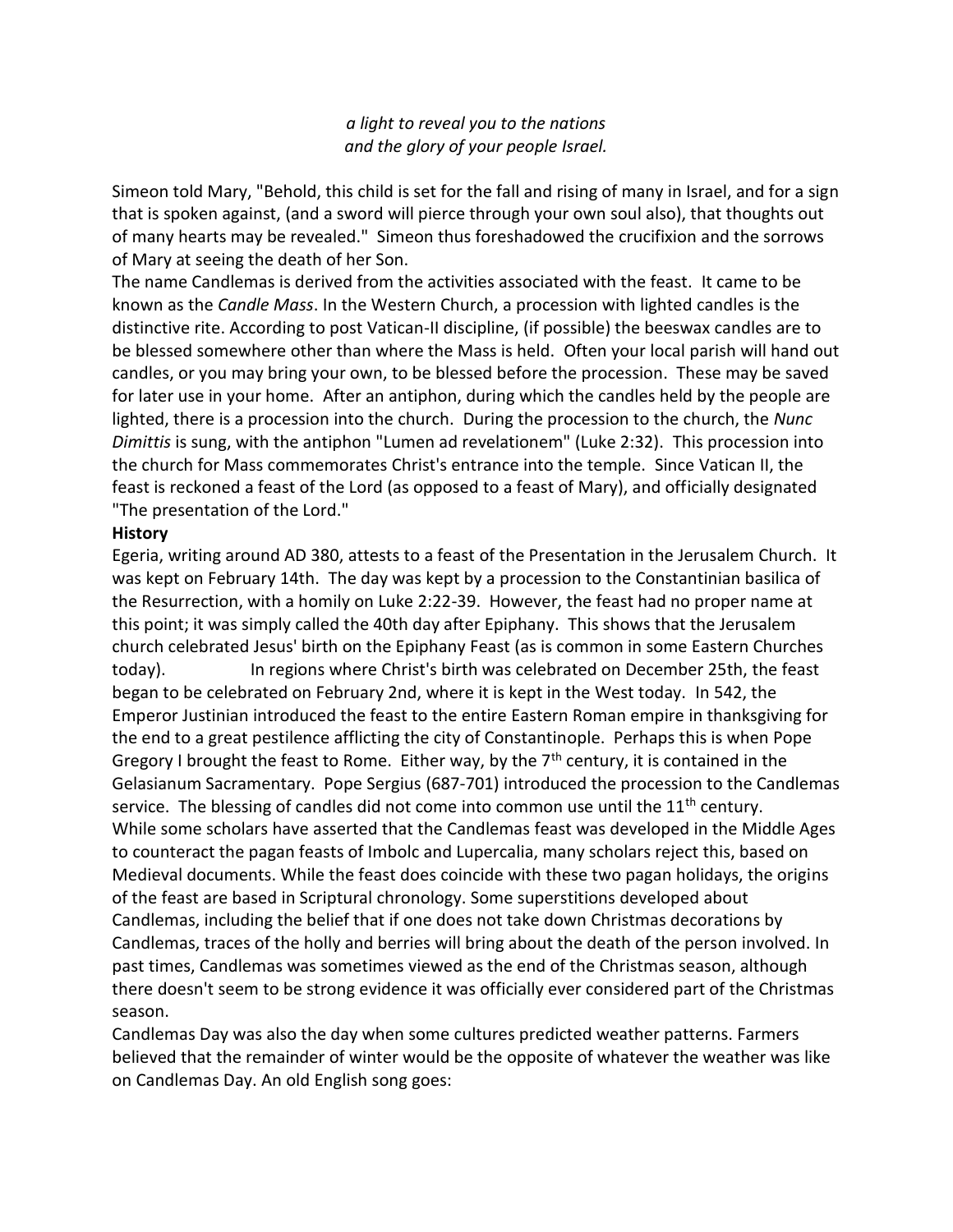*If Candlemas be fair and bright, Come winter, have another flight; If Candlemas bring clouds and rain, Go winter, and come not again.*

Thus if the sun cast a shadow on Candlemas day, more winter was on the way; if there was no shadow, winter was thought to be ending soon. This practice led to the folklore behind "Groundhog's Day," which falls on Candlemas Day.

Today, the feast is still celebrated on February 14th in some Eastern Churches, including the Armenian Church, where the feast is called, "The Coming of the Son of God into the Temple." Most churches celebrate it on February 2nd.



### **ST. BLAISE (BLESSING OF THROATS) 3 Feb**

*Through the intercession of St. Blaise, bishop and martyr, may God deliver you from every disease of the throat and from every other illness, in the name of the Father, and of the Son, and of the Holy Spirit.*

### (Prayer from the Blessing of the Throats)

Very little is actually known about this early Christian martyr What we do know is derived mostly from various traditions. His feast day is celebrated in the East on 11 February and in the West on 3 February. The first reference we have of him is in the medical journals of a court physician named Aëtius Amidenus, from the end of the fifth or beginning of the sixth century, where St. Blaise is mentioned as being called upon for treating objects stuck in the throat. All sources agree that St. Blaise was the Bishop of Sebaste in Armenia who suffered martyrdom under Licinius around 316 AD. Emperor Constantine had legalized the practice of Christianity in 313, but his co-emperor and ally, Licinius, who had agreed in legalizing Christianity, betrayed him and resumed persecuting the Church. Constantine defeated Licinius in 324. In accord with various traditions, St. Blaise was born into a rich and noble family who provided him with a Christian education. He was a physician before being elected and consecrated a bishop at a young age. It should be remembered that at that time the local community usually nominated a man to be a bishop based on his outstanding holiness and leadership qualities; hi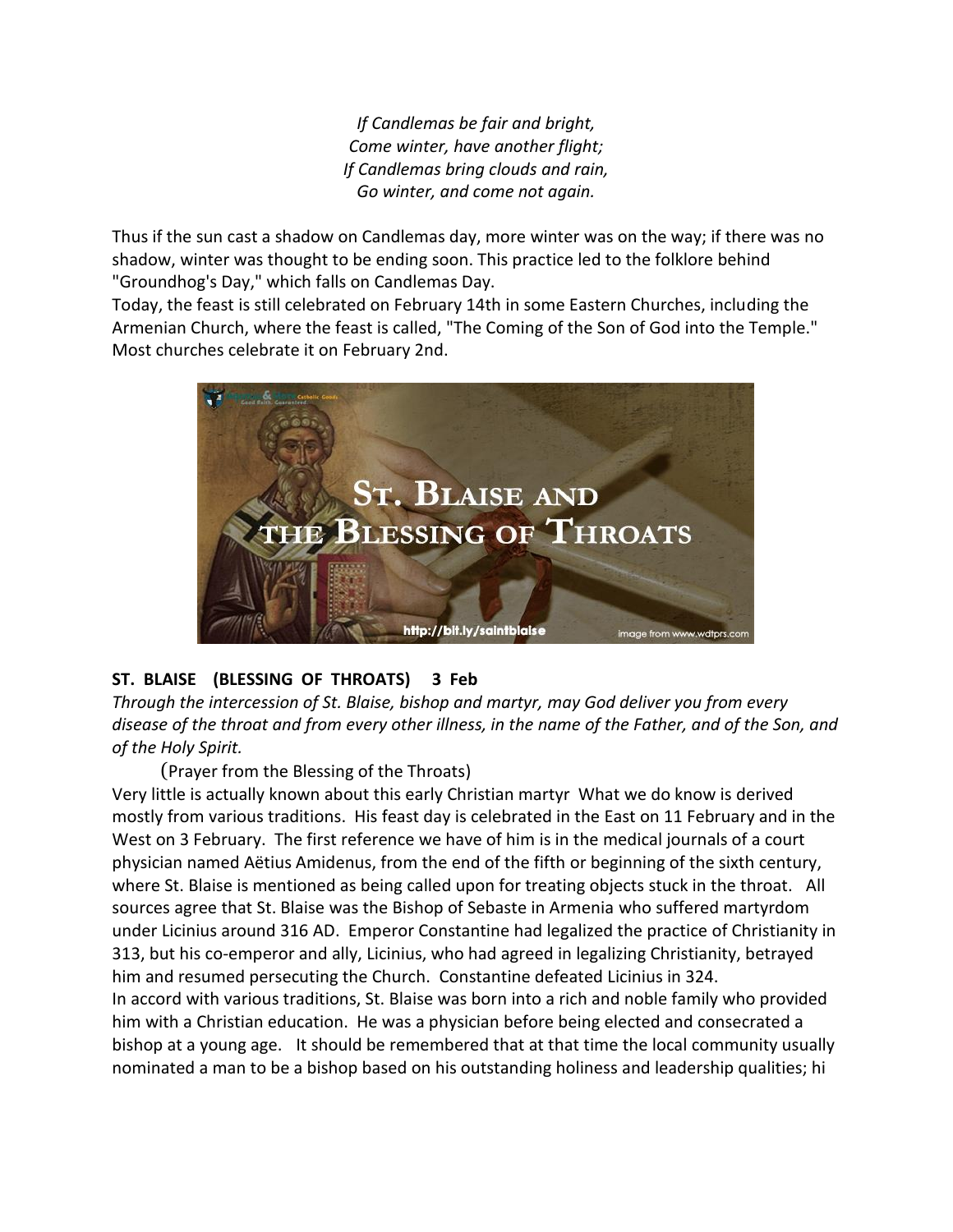in turn was then examined and consecrated by other bishops with the approval of the Holy Father. Therefore, St. Balise must have been a great witness of the Faith.

During Licinius' persecution Blaise experienced a call to live as a hermit in a cave outside of Sebaste, where he was known to heal sick and wounded wild animals.

Eventually he was discovered by hunters who were roaming the countryside capturing creatures to use in the amphitheater games. Blaise was taken to Agricolaus, the governor of Cappadocia and Lesser Armenia, and thrown into jail.

One legend has it that on his way to prison, Blaise commanded a wolf to release a pig belonging to a woman who begged for the holy bishop's help. She later brought candles to his cell so he would have light to read the Scriptures. While Agricolaus was reportedly impressed with Blaise's miracles, it didn't stop him from insisting that the bishop renounce his faith and when he wouldn't, the governor had him beaten, tortured with an iron comb (a tool used for combing wool), and beheaded.

As the manuscripts from Aetius Amidenus show, by the sixth century St. Blaise's intercession was being invoked in the East for illnesses related to the throat. By the 9<sup>th</sup> cent., the saint was also revered in Europe and went on to become one of the most popular saints in the Middle Ages, venerated as one of the "Fourteen Holy Helpers", a group of saints invoked as early as the  $12<sup>th</sup>$  cent. In Germany and who are honored on 8 Aug. These included saints such as St. Christopher, St. Erasmus, St. Denis of Paris (headache and rabies), St. Barbara (lightning, fire, explosion and sudden and unprepared death), St. Erasmus or Elmo (colic and cramps),St. Catherine of Alexandria (philosophers and students and wheelwrights), St. Margaret (possessions and pregnancy), St. George (protector of soldiers), Sts. Achatius and Eustace (hunters), St. Pantaleon (tuberculosis), St. Giles (epilepsy, insanity, and sterility), St. Cyriac (demonic possession), St. Vitus (epilepsy), and St. Christopher (travelers). The German Dominicans promoted this veneration, particularly at the Church of St. Blaise in Regensburg (c. 1320). Churches were named for St. Blaise and altars were dedicated to him, even the Abbey of St. Blaise in southern Germany claimed to have some of his relics. Pope Leo IV is said to have presented relics of St. Blaise to Duke Wolfenus of Rheinau, Germany in 855, who brought them home from Rome with him. Other relics of St. Blaise are reported to be in Braunschvieg, Germany, as well as in Paris.

In 971, in present day Dubrovnik, St. Blaise reportedly appeared to the city's inhabitants to warn them of an impending attack by the Venetians. Ever since, Dubrovnik has honored him as its patron. A statue of the saint stands over the entrance gate to the city and the cathedral there has an array of Blaise's relics.

One reason for St. Blaise's popularity arose from the fact he was a physician who cured, even performing miraculous cures. Thereby, those who were sick, especially with throat ailments, invoked his intercession.

In time, the custom of blessing the throats of the faithful developed, with priests holding two tapered candles  $-$  blessed the day before on Candlemas, Feb 2  $-$  over the head or the throat while invoking the intercession of St. Blaise against any ailment of the throat and body. It's an ancient custom of the Church to bless the sick, rooted in the ministry of Christ and his apostles. According to the *[Pastoral Care of the Sick: Rites of Anointing and Viaticum](http://www.usccb.org/prayer-and-worship/sacraments-and-sacramentals/sacramentals-blessings/persons/order-for-the-blessing-of-the-sick.cfm)*, the annual blessing of throats is a traditional sign of the struggle against illness in the life of the Christian.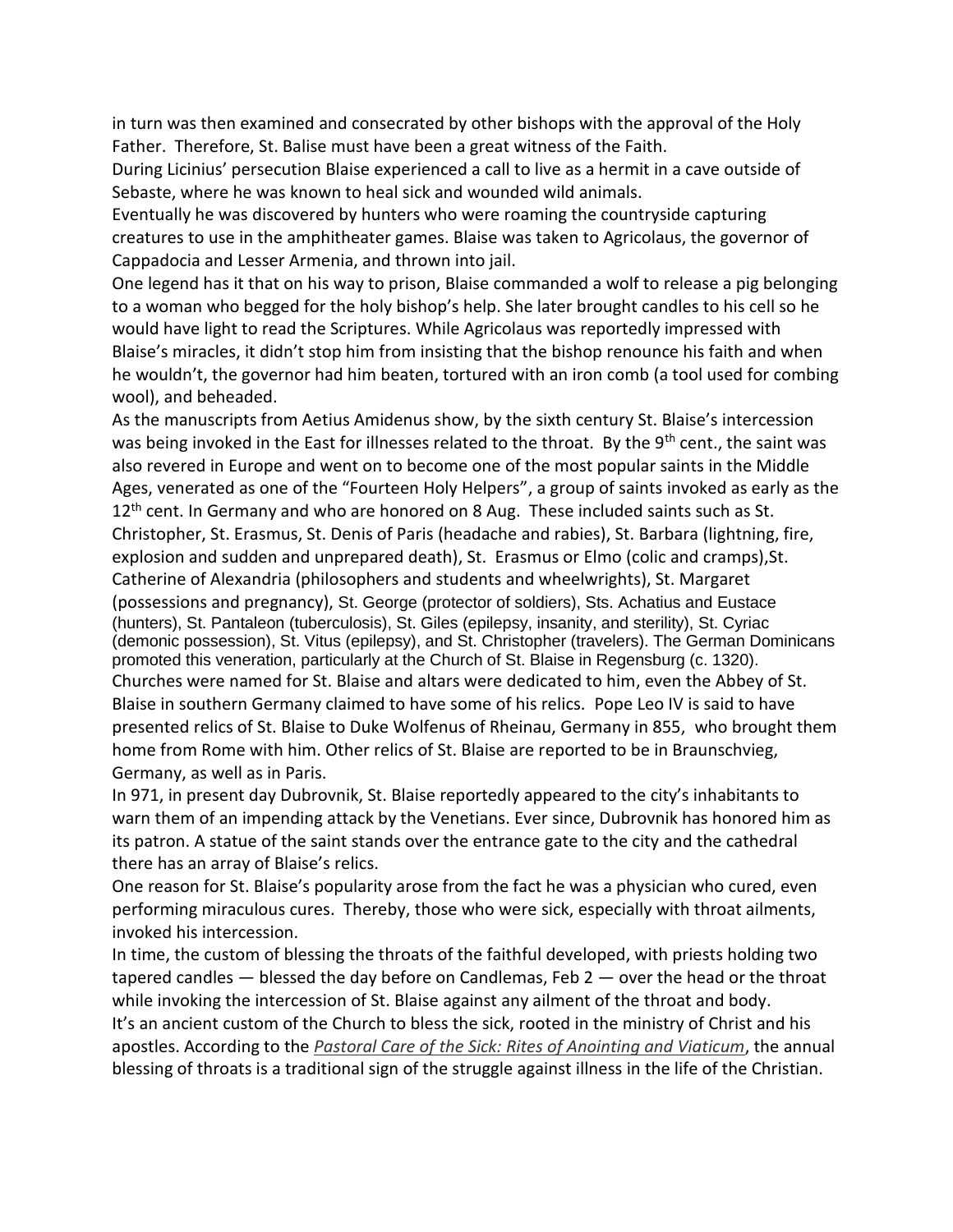While we invoke St. Blaise for his protection against any physical ailment of the throat, we should also ask his protection against any spiritual ailment – profanity, cursing, unk9ind remarks, detraction of gossip. St. James reminds us, "If a man who does, not control his tongue imagines that he is devout, he is self-deceived, his worship is pointless" (1:26) and later, "We use (the tongue) to say, Praised be the Lord and Father; then we use it to curse men, though they are made in the likeness of God. Blessing and curse come out of the same mouth. This ought not to be, my brothers!" (3:9-10). Therefore, may St. Blaise protect us from all evil, physical and spiritual, which may attack the throat. While ailments of the throat are the main thing for which St. Blaise is invoked in the West, he is also considered a protector against wild animals, a protector of cities and a patron of veterinarians, wool-combers and the wool industry.

#### **NOVENAS**

For the past four weeks we have praying The Novena For Life sponsored by the Knights of Columbus Council here at St. Stephen's. Novenas are an old devotional practice in the Church and even though they are not as well publicized or understood as they once were many people still find them to be a worthwhile form of prayer. So, what exactly are they:

A novena is a formalized vocal prayer extended over a specific amount of time. Remember, vocal prayer is the kind of prayer where we use other people's words to address God and to lift our hearts and minds to him. The "Our Father" is a vocal prayer, for example. St. Francis of Assisi's famous "Make me an instrument of your peace…" prayer is a vocal prayer. You don't have to say these prayers out loud to make them "vocal," rather, you just have to give "voice" to ("voice" and "vocal" both come from the same Latin root: *voco, vocare*, which means to speak out or to call) the words of the prayer. We can recite the words of a vocal prayer in the silence of our hearts, or audibly. In either case, however, vocal prayers give us a channel for the desires and thoughts of our souls.

When we use this kind of prayer, we align our minds and hearts with the meaning of the words, giving God praise, renewing our faith and trust, asking him for things we need or desire, or all of the above. A good vocal prayer helps us connect with God. It also reinforces our Christian convictions: by giving words to good desires and expressions of love for God, we actually exercise those desires and that love, and when we exercise them they grow.

A novena is a vocal prayer, or series of vocal prayers, that you commit to praying over an extended period of time. These prayers are usually linked to a specific devotion (for instance, devotion to a particular saint) or liturgical celebration (a novena for Pentecost, for example). They are also very often linked to a specific intention that we are praying for – you can offer a novena as a way to petition God for a special grace, like the healing of a sick person or the conversion of someone who is far away from God. The words of the novena will reflect all of these factors. They will remind you of the meaning of the liturgical celebration, the virtues of a saint, or the goodness of God. And the combination of prayers will also, usually, give you a place to insert your personal petition.

It's important to remember, however, that novenas are not magic formulas. They are prayers. They are one way we can enter into conversation with God.

#### **Where did novenas come from?**

The most common period of time during which we pray novenas is nine days. The word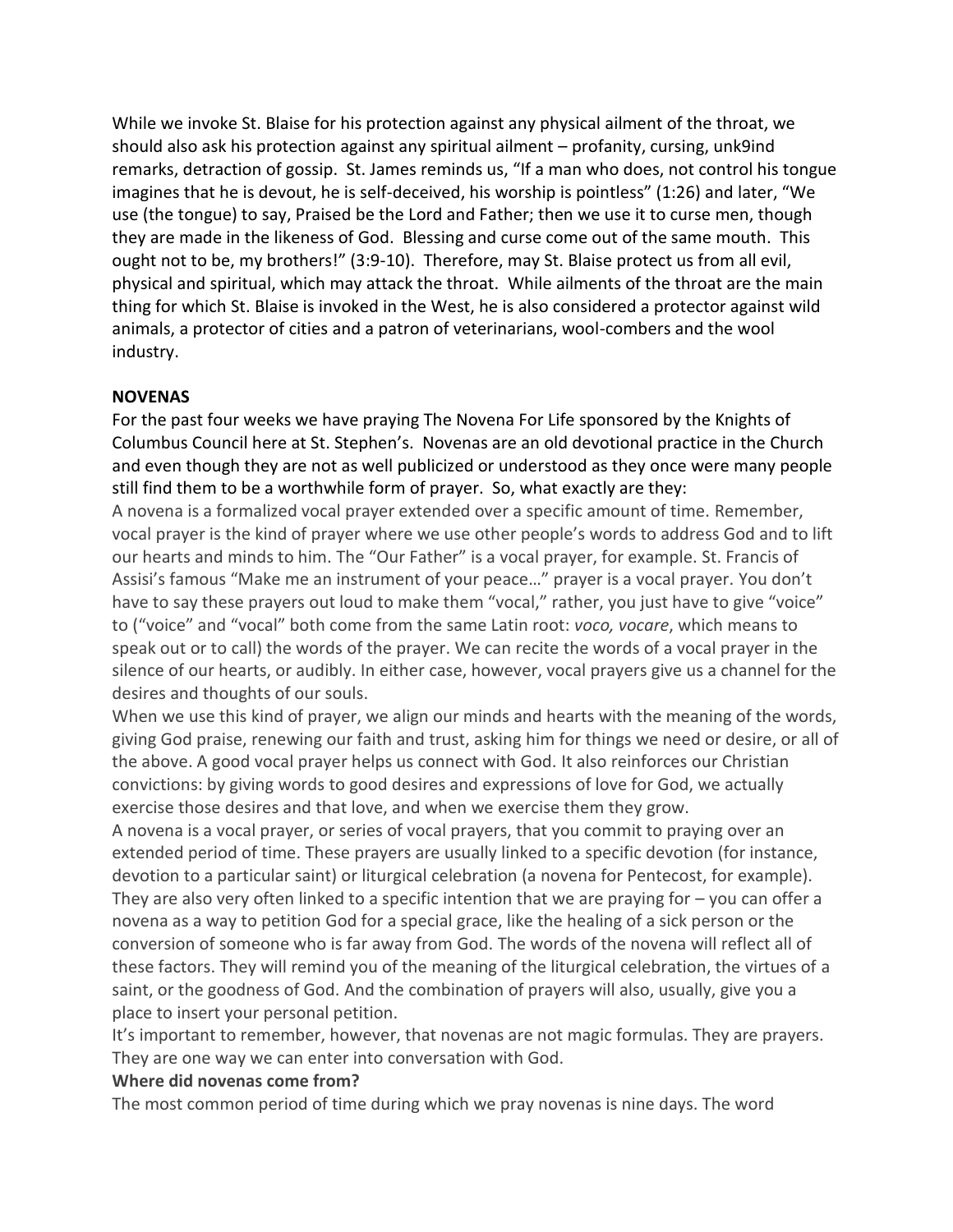"novena" actually comes from the Latin for "nine." The nine-day period of prayer has its origin in the Book of Acts. After Jesus' Ascension into heaven, the Apostles, the Blessed Virgin, and some of Christ's other followers all "joined in continuous prayer" (Acts 1:14) for nine days, until the dramatic coming of the Holy Spirit on Pentecost. We know it was nine days, because the Ascension happened forty days after the Resurrection (cf. Acts 1:3), and Pentecost was always celebrated fifty days after the Passover. The Resurrection happened the day following the Passover, so we can do the math: 50-40-1=9. This period in which the fledgling Church "joined in continuous prayer" in anticipation of the promised coming of the Holy Spirit is the first "novena." Through the centuries, the strict period of nine days has taken various forms, including the nine First Fridays devotions recommended by our Lord to St. Margaret Mary and linked to the devotion to the Sacred Heart. Sometimes you even find local traditions of thirtyday or three-day "novenas."

#### **Why would anyone pray a novena?**

In general, we pray novenas for the same reason that we pray at all: because God deserves our praise, and because we need his grace. Novenas are prayers, and all the benefits that prayer always brings are also brought by novenas. This particular form of prayer, however, has some special characteristics.

First, they provide a channel for strong spiritual sentiments or desires. Sometimes, our souls are so full of sorrow, or anxiety, or hope, or thirst for holiness that it is hard for us to find the words to express ourselves. Novenas give us a vehicle for prayerful expression. A novena of prayer can be a powerful way to mourn the loss of a loved one, for example – a novena of Masses can be a beautiful way to commend their soul to God's mercy. In a crisis, a novena can channel our apprehension in a positive way: entrusting our deeply felt needs to God through the intercession of a saint, for example. Novenas put clear parameters around deep spiritual sentiments, enabling us to have confidence that we are keeping them in harmony with God and his will. In this way, they provide true comfort to our souls; they assure us that we are "doing our part," so to speak, in response to particular needs of our own or of others.

Second, they help us stay in synch with our spiritual family, the Church. By joining in the Novena for Life, for example, we unite ourselves to many other Catholic both members of the Knights but also members of their families as well as members of the parish which they attend who are engaged in the same prayer and intention. By praying a novena before a major liturgical celebration like Christmas of Pentecost we can prepare our souls to engage in that celebration more fruitfully, less superficially.

I hope these observations have helped you understand a little bit better this long-standing devotion in the Church. And maybe it will even motivate you to try it out for yourself. I would like to invite our other readers to share their favorite novenas, along with any relevant experiences they may have had through praying them.

### **PRAYERS**

#### **Workplace Prayer**

My Heavenly father, as I enter this workplace I bring your presence with me. I speak your peace, your grace, your mercy, and your perfect order in this office. I acknowledge your power over all that will be spoken, thought, decided, and done within these walls. Lord, I thank you for the gifts you have blessed me with. I commit to using them responsibly in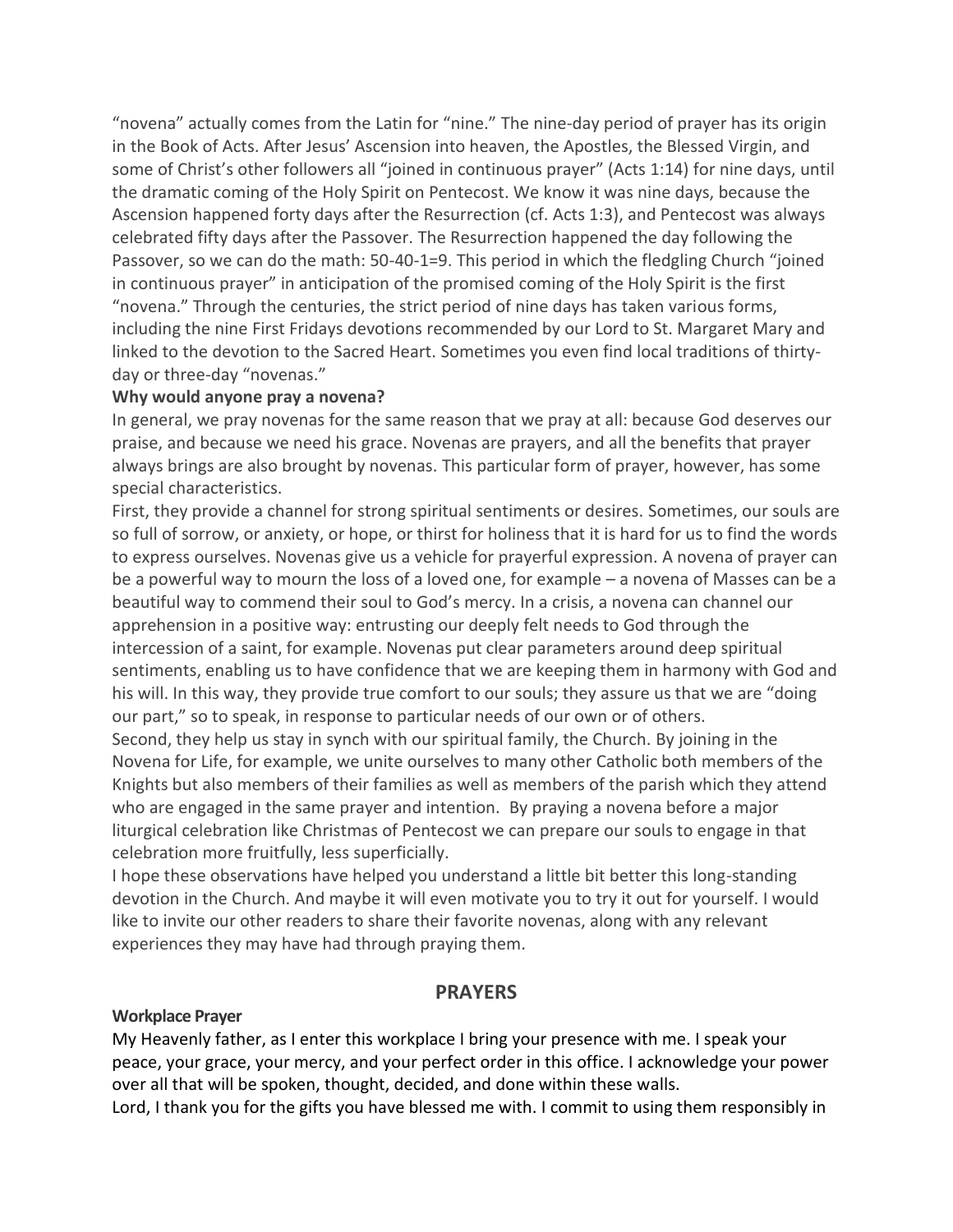your honor. Give me a fresh supply of strength to do my job. Anoint my projects, ideas, and energy so that even my smallest accomplishment may bring you glory.

Lord, when I am confused guide me. When I am burned out infuse me with the light of the Holy Spirit. May the work that I do and the way I do it bring faith, joy, and a smile to all that I come in contact with today.

### **Prayer for the Feast of the Presentation**

Almighty ever-living God, we humbly implore Your majesty that, just as Your Only Begotten Son was presented on this day in the Temple in the substance of our flesh, so, by Your grace, we may be presented to You with minds made pure. Through our Lord Jesus Christ, Your Son, who lives and reigns with You in the unity of the Holy Spirit, one God, for ever and ever. Amen

Heavenly Father, on this Feast of Candlemas (the Presentation of Christ), I recall the gift Mary and Joseph gave to the world by offering baby Jesus to You in the temple.

I offer up to You all the children in my family.

I place them into Your perfect will and I turn their futures over to You.

Help me to let go of my ideas of what they should do with their lives, and show me how to guide them into the purposes for which You created them. Help me to learn from the example of the Blessed Mother, whose heart was pierced by the sword of her Son's pain, how to always trust in Your plans. Holy Family, pray for us. Amen.

### **A Prayer to Saint Blaise**

*O glorious Saint Blaise, who by thy martyrdom didst leave to the Church a precious witness to the faith, obtain of us the grace to preserve within ourselves this divine gift, and to defend, without human respect, both by word and example, the truth of that same faith, which is so wickedly attacked and slandered in these our times. Thou who didst miraculously restore a little child when it was at the point of death by reason of an affliction of the throat, grant us thy mighty protection in like misfortunes; and, above all, obtain for us the grace of Christian mortification together with a faithful observance of the precepts of the Church, which may keep us from offending Almighty God. Amen.*

# **UP-COMING SCHEDULE**

| Saturday 26 Jan | Mass 8:30 a.m.<br>Confessions $1:30 - 4:30$ p.m.<br>Vigil Mass for 3rd Sunday Ordinary time 5:00 p.m.<br><b>CAST</b> |
|-----------------|----------------------------------------------------------------------------------------------------------------------|
| Sunday 27 Jan   | Masses 7:00 a.m., 8:30 a.m. 11:30 a.m.<br>5:00 p.m.<br>$7:00$ p.m. Brig<br><b>CAST</b>                               |
| Monday 28 Jan   | Day Off<br>Mass 8:30 a.m.<br>Brig $7:40$ p.m.<br><b>CAST</b>                                                         |
| Tuesday 29 Jan  | Mass 8:30 a.m.<br>Meeting with Education Staff<br><b>CAST</b>                                                        |